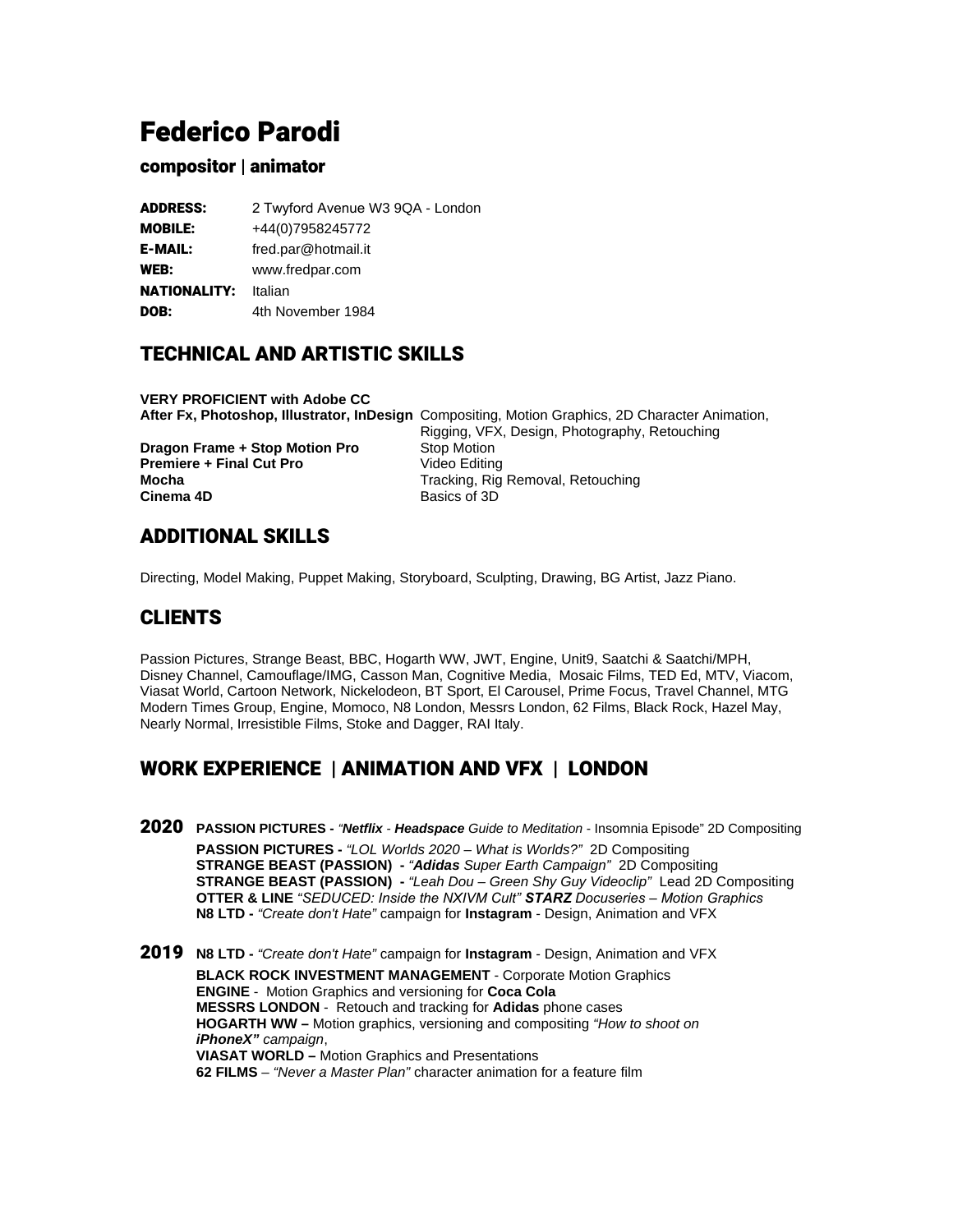2018 **ENGINE** - Previz, Motion Graphics and video editing for **Red Bull**

**JWT** - Lead motion graphics for **HSBC Birminghome Campaign, Air China, Vype, Bayer HOGARTH WW –** Motion graphics, versioning and compositing "How to shoot on **iPhoneX"** campaign, **EY (Ernst & Young), Barclays, Rolex** amongst others. **HAZEL MAY** - Motion Graphics and video editing for **Label 5 Scotch Whisky STOKE & DAGGER –** Text Animations, Motion Graphics and grading for **Betfair**

- 2017 **HOGARTH WW** Versioning, motion graphics and some previz work for **Barclays**, **Apple**, **Procter & Gamble, EY,** amongst others. **MOMOCO** - Title design previz and animation for series and feature films **MESSRS LONDON** – "**GSMA** Mobile Messaging" Promo **NICKELODEON** - Motion Graphics for channel branding and lower thirds **HUAWEI** – retouching job (beauty shots)
- 2016 **MTG Modern Times Group**  "X-Files New Series" , promo (motion graphics), "OJ Simpson Special" and many more idents branding elements and versioning for **TV3, Viasat, Viafree**
- 2015 **DISNEY CHANNEL / DELUXE MEDIA** promos and idents for Disney Channel, Disney HD and Disney Junior (motion graphics). **CAMOUFLAGE / IMG** - "**EGA** Code of Conduct" (character anim + motion graphics) **NEARLY NORMAL** - "**GSMA** Augmented Reality" Corporate (motion graphics). **MOSAIC FILMS for BBC** - "Tales from Around the world" mini series (character animation, rigging and compositing). **UNIT9 FILMS** - "MINI (car)" Virtual Reality Promo (previz and compositing). **BT SPORT** - Promos and channel graphics. **CHIVAS REGAL, IMPERIAL COLLEGE LONDON, BET VICTOR** (motion graphics).
- 2014 **EL CAROUSEL COLDPLAY** "A sky full of Stars Video" (compositing, rig removal).

**CASSON MANN** - "Lascaux Museum" , "Circorama" and "Notthingham Museum". (Previsualizations, Compositing and Motion Graphics). **DISNEY JUNIOR** – "Wildlife Jack Series" 5 x 7 min Episodes (compositing). **EALING CLUB** - "Suburban Steps to Rockland" (character animation, compositing and motion graphics for a feature film documentary). **TRAVEL CHANNEL TV** - "Mysteries and Secrets" Promo (compositing). **BT SPORT** - Promos and channel graphics. **CARTOON NETWORK, Turner Broadcasting** - promos and idents (motion graphics). **SALT TV, "Qantas promo" (compositing).** 

- 2013 COGNITIVE MEDIA for TED Ed "If superpowers were real: Superspeed" mini series (motion graphics, character animation and rigging). **MOSAIC FILMS for BBC** - "What Makes Me Me" mini series (character animation, rigging and compositing). **CARTOON NETWORK, Turner Broadcasting** - promos and idents (motion graphics). **GLOCAL NUMBER CORPORATE** - (motion graphics / presentation).
- 2012 **MOSAIC FILMS for BBC** "Seeking Refuge" - **Children Awards BAFTA WINNER 2012** animated documentary - (rigging and character animation). **RAI (italian national television)** - "Libus" animated videoclip (BG art + compositing). **PROFIT ft DAVID BOOMAH & SHORTSTON** - "Push Back" video, (compositing). **RODNEY P.** - videoclip, (compositing). **CARTOON NETWORK, Turner Broadcasting** - promos and idents (motion graphics).
- 2011 **UNIT9**  "**Loro Piana** interactive website hotspots" (luxury fashion brand). (compositing, After Effects animation, stop motion, and some storyboards and previz). **CARTOON NETWORK**, **Turner Broadcasting** - promos and idents (motion graphics).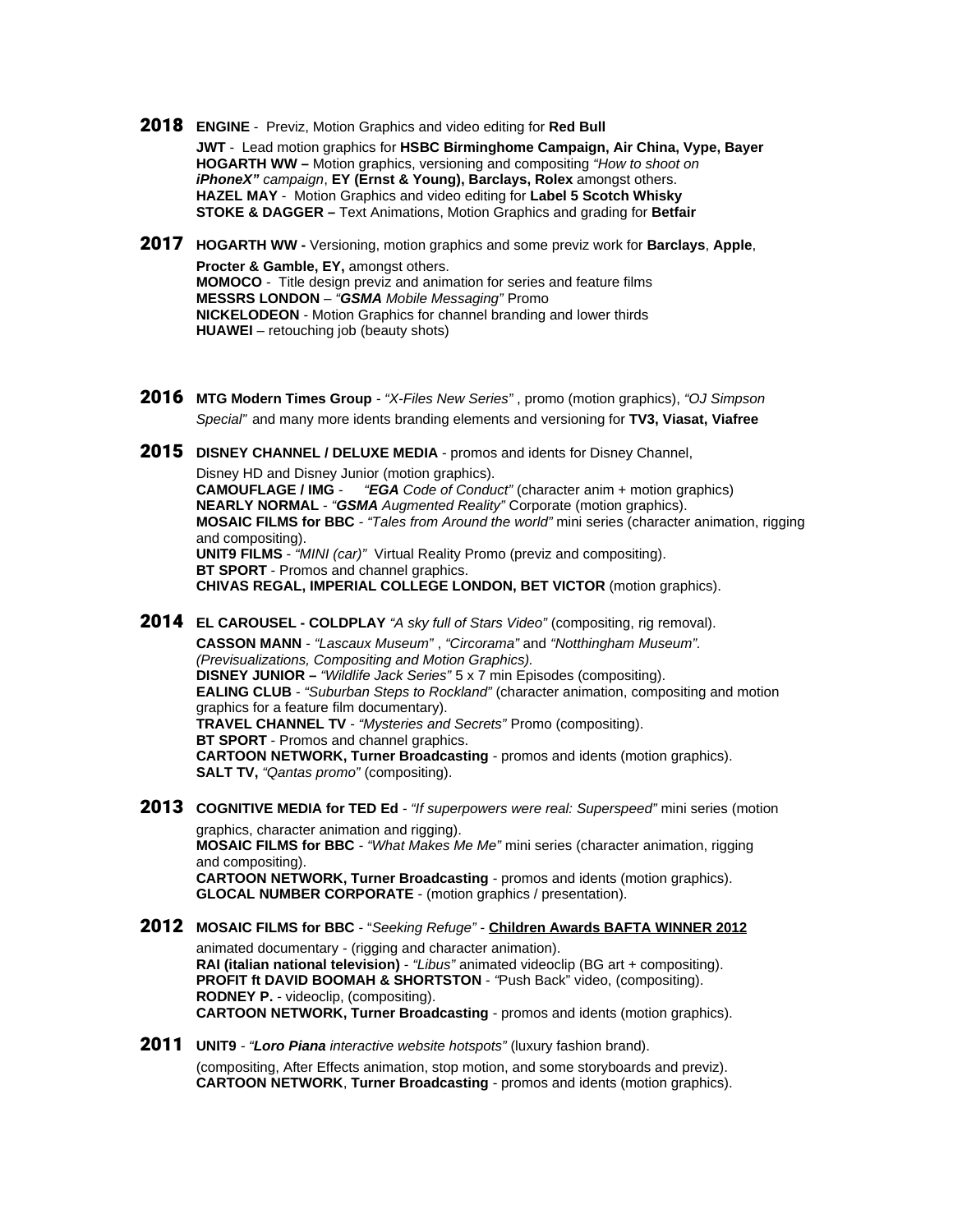#### 2010 **TALLULAH RENDALL** - **"**Blind like a Fool Videoclip" .

(Direction, compositing, modelmaking, photography and stop motion). **PRIME FOCUS** - "Burberry" (AfterFx & Photoshop Artist). **SAATCHI & SAATCHI / MPH – Toyota, Visa, Guinness** (motion graphics). **CARTOON NETWORK**, **Turner Broadcasting** - promos and idents (motion graphics).

#### 2009-2008

**CARTOON NETWORK**, **Turner Broadcasting** - promos and idents (motion graphics, compositing and background artist).

### PIANO & KEYBOARDS | LIVE AND STUDIO PRODUCTION

#### 2008-2018

**KAT & Co. Gigs** "including Ronnie Scott's, 100 Club, Cheltenham Jazz Festival, Ealing Blues Festival, Nell's Club, Great R&B Blues Festival (supporting Joe Louis Walker), Blues Kitchen Camden, Teatro Echegaray in Malaga (Spain)". **KAT & Co. Albums** "Blues is the new Cool" (2016) "I Kat the Blues" (2013). **Tours in UK, France, Spain, Germany and Denmark Several Soul and Blues bands** in London and across UK, in festivals ("Secret Garden Party"), London venues, pubs and functions.

### EDUCATION AND TRAINING

#### 2005-2007

**CSC Animation, National School of Cinema** – **3 years Master in 2D Animation** (Turin, Italy). **1st year:** basic animation, mime, video techniques, camera and lightning, history of cinema, backgrounds, storyboarding. **2nd year:** hand drawn 2D animation, storyboarding, screenwriting, stop motion. **3rd year:** production of my graduation film "Il Naturalista" in mixed techniques, Compositing, modelmaking, lighting, shooting, stop motion. **Desencontros** - stop motion workshop with Josè Miguel Ribeiro (3 days), **Cartoons On the Bay 2006 Festival** Opening titles (After Effects). **Claymation** workshop with Fusako Yusaki (one week).

2003 **Primo Liceo Artistico** - High School Diploma in Visual Arts, (Turin, Italy).

#### 1998-2004

**Centro Jazz Torino** - Piano techniques, harmony, music theory, improvisation, ear training, jam sessions (Turin, Italy).

### SOCIAL AND ORGANIZATIONAL SKILLS

I've been freelancing in London for the past eleven years in many different environments ranging from big companies to independent collectives, in studio or remotely.

Director and technical director for media production including commercials, broadcasting, videoclips shorts and documentaries.

Coordinating and teaching in animation workshops for secondary and primary school.

Playing piano and keyboards in UK and international festivals, events and music venues.